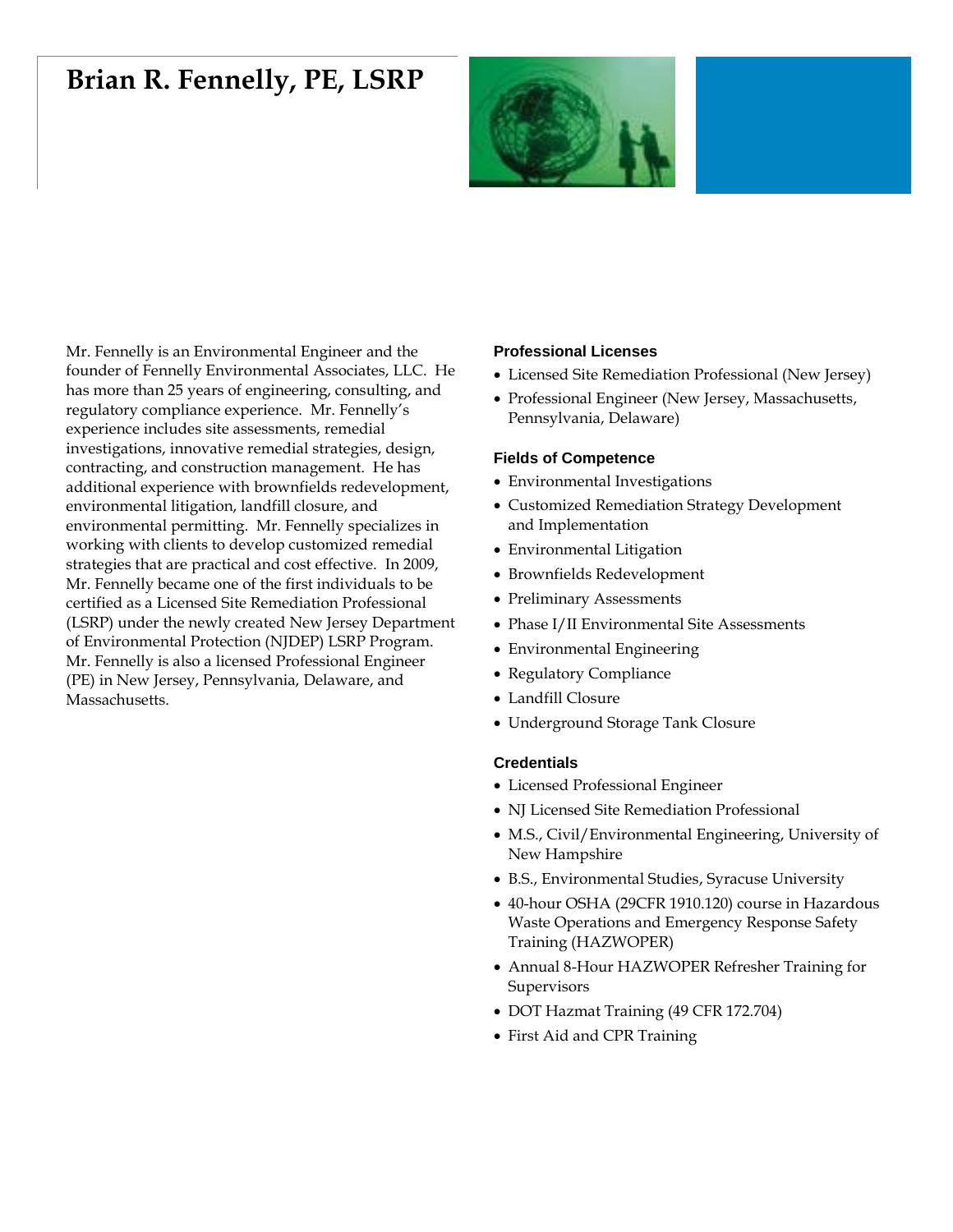## **Key Projects**

NJ Industrial Site Recovery Act remediation at a 250,000 sf former chemical manufacturing facility. Project tasks included a Preliminary Assessment, Site Investigation, Baseline Ecological Evaluation, Remedial Investigation, Vapor Intrusion Investigation, Receptor Evaluation, Remedial Action Work Plan, and Remedial Action. Remedial activities involved the use of structural support (helical piles) to access areas below the building foundation. The area subject to remediation was greatly reduced by demonstrating that elevated levels of metals observed in site soils were due to natural background conditions. Site-specific Impact to Ground Water Soil Remediation Standards were also created to reduce the number of constituents requiring remediation. Investigation and remediation activities were expedited to facilitate the sale of the property which proceeded unimpeded. An Entire Site Unrestricted Use Response Action Outcome was issued in March 2013.

Long-term investigation and remediation project at large former industrial property in Bergen County, New Jersey. Project tasks included the investigation and remediation of numerous areas of concern including chemical storage areas, industrial operations areas, USTs, and waste disposal areas. Remediation activities included excavation and off-site disposal as well as onsite soil reuse followed by capping. Remedial Investigation activities included characterizing chlorinated solvent ground water contamination in bedrock.

Underground storage tank remediation project involving multiple leaking USTs. Project tasks included a soil and ground water Remedial Investigation, soil remediation, potable well sampling, Vapor Intrusion Investigation, Receptor Evaluation, and ground water monitoring to support a monitored natural attenuation remedy.

NJ Industrial Site Recovery Act Preliminary Assessment and Remedial Action at a former chemical manufacturing facility. Project tasks included the removal of an underground storage tank with limited access and an expedited project schedule. An Entire Site Unrestricted Use Response Action Outcome was issued.

Operation and Maintenance (O&M) and compliance activities at a closed RCRA landfill. Project tasks included management of 250,000 gallons of hazardous waste landfill leachate per year, facility maintenance, NJDEP inspections, and tracking hazardous waste manifests.

Remedial Investigation and Remedial Action at a former paint manufacturing facility. Project tasks included investigation of DNAPL ground water contamination underneath a building, in-situ remediation using chemical injection, and a Vapor Intrusion Investigation.

NJ Industrial Site Recovery Act Preliminary Assessment, Site Investigation, Baseline Ecological Evaluation, Remedial Investigation, and Remedial Action at an active 195,000-sf pharmaceutical manufacturing facility. Project tasks included remediation of soil impacted with polycyclic aromatic hydrocarbons (PAHs). An Entire Site Unrestricted Use Response Action Outcome was issued.

Site Investigation and Baseline Ecological Evaluation at a former information technology facility. Project tasks included assessment and investigation of a significant product release in an urban area of New Jersey. The area of remediation was limited by demonstrating that soil impacts were related to background urban contamination. A technical consultation was utilized to gain NJDEP concurrence. An Entire Site Unrestricted Use Response Action Outcome was issued.

NJ Industrial Site Recovery Act Preliminary Assessment, Site Investigation, Baseline Ecological Evaluation, and Vapor Intrusion Investigation at a former ore processing facility. Remedial activities beyond existing engineering controls were avoided by demonstrating that impacts were related to the presence of historic fill at the site.

Remedial Investigation, Remedial Action Work Plan, and a Remedial Action at a 290-acre site containing refuse disposal areas and a leaking underground storage tank. Project tasks included securing a Wetlands Permit and a Flood Hazard Area Permit to allow implementation of the proposed remedial action, bid specifications, contractor bidding, and construction management.

Landfill Closure at a former 6-acre asbestos disposal area. Project tasks included securing a Wetlands Permit, Flood Hazard Area Permit, Landfill Disruption Permit, and Delaware and Raritan Canal Commission (DRCC) approval.

Remedial Action using engineering controls at an active chemical manufacturing facility. Project tasks included installation of an earthen cap, construction management, bid specifications, contractor bidding, and filing a deed notice.